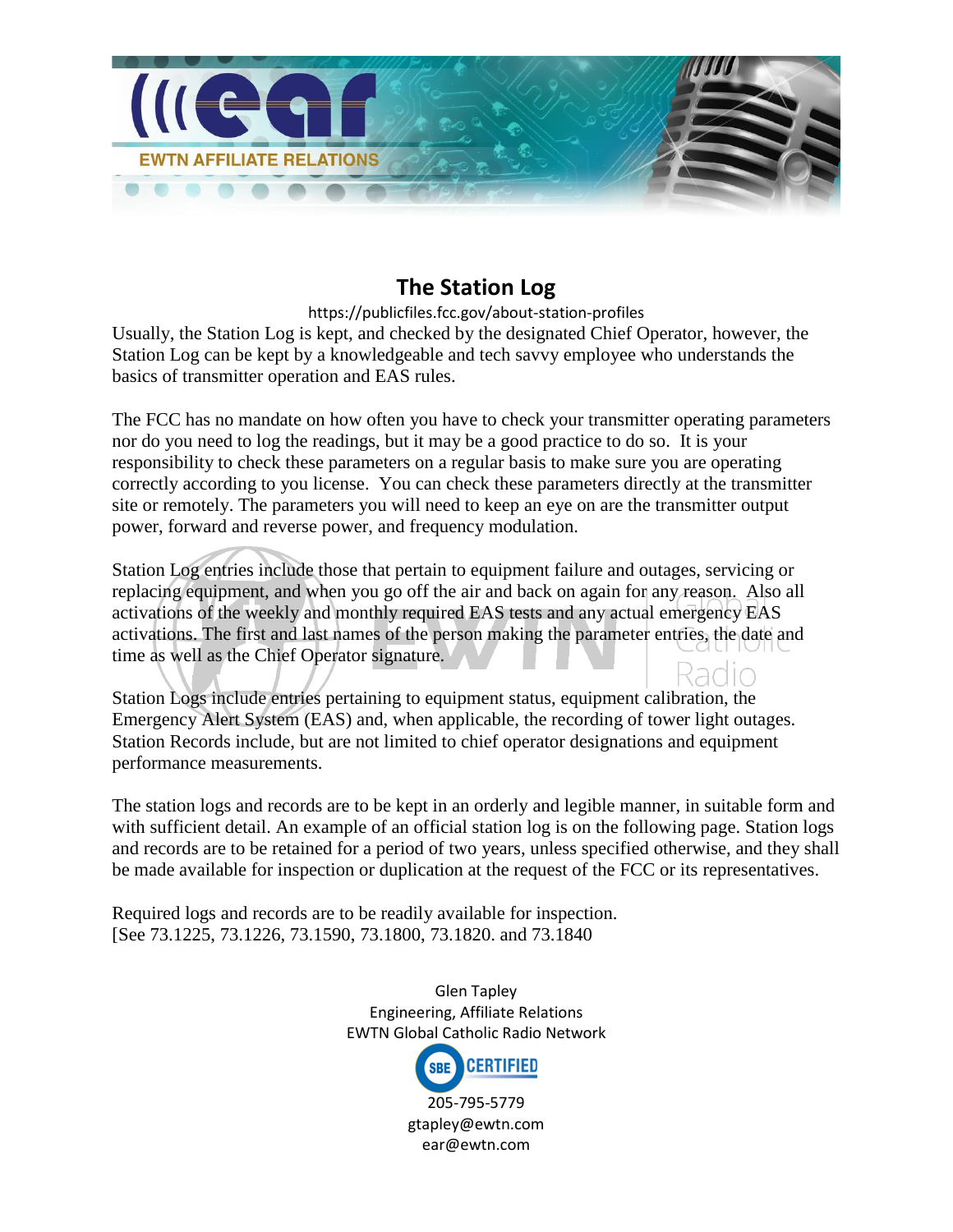

The FCC rules maintain the station log must be kept by a knowledgeable and competent radio station staff member. This can be the Chief Operator or Engineer, but also can be any employee who has enough technical skill and aptitude to understand and carry out the station log entry requirements and will signature to the facts he or she records in the station log.

Consistent observations of tower lights. If the tower lights are extinguished or malfunctioning, the log must also include the nature of the problem, the date and time of extinguishment or improper operation, and the date, time and nature of adjustments, repairs or replacements. For LPFM stations, unless your tower is above 200 feet, you are not required to have lighting. A record of any entries that are specifically required on the instrument of authorization, generally, your station license or CP.

All EAS Alerts and Tests activation of the Emergency Alert System. The EAS records may be kept in a specific EAS log. The EAS Log is considered part of your Station Log. The records for the logs can be maintained manually, or automatically provided the equipment used are in good working order and calibrated with records of calibration. The equipment used for automatic recording must conform to FCC Rules 73.1215.

Logs must be kept for a period of two years. However, logs involving communications incident to a disaster or regarding an FCC investigation must be retained by you until the FCC authorizes, in writing, for destruction. If the log relates to a complaint of which the licensee has received notice, records must be maintained until the matter has been fully resolved or the applicable statute of limitations is concluded.

The logs may be maintained manually or electronically, provided that they can be made immediately available for full size print outs for the FCC and public.

Directional AM stations have special requirements if they do not have an FCC-approved antenna sampling system. This is very technical area and the station engineer should consult the §73.1820 for details.

The station log requirements are as follows. The FCC rulings can be found here: [https://www.gpo.gov/fdsys/pkg/CFR-2010-title47-vol4/pdf/CFR-2010-title47-vol4-sec73-](https://www.gpo.gov/fdsys/pkg/CFR-2010-title47-vol4/pdf/CFR-2010-title47-vol4-sec73-1820.pdf) [1820.pdf](https://www.gpo.gov/fdsys/pkg/CFR-2010-title47-vol4/pdf/CFR-2010-title47-vol4-sec73-1820.pdf)

> Glen Tapley Engineering, Affiliate Relations EWTN Global Catholic Radio Network